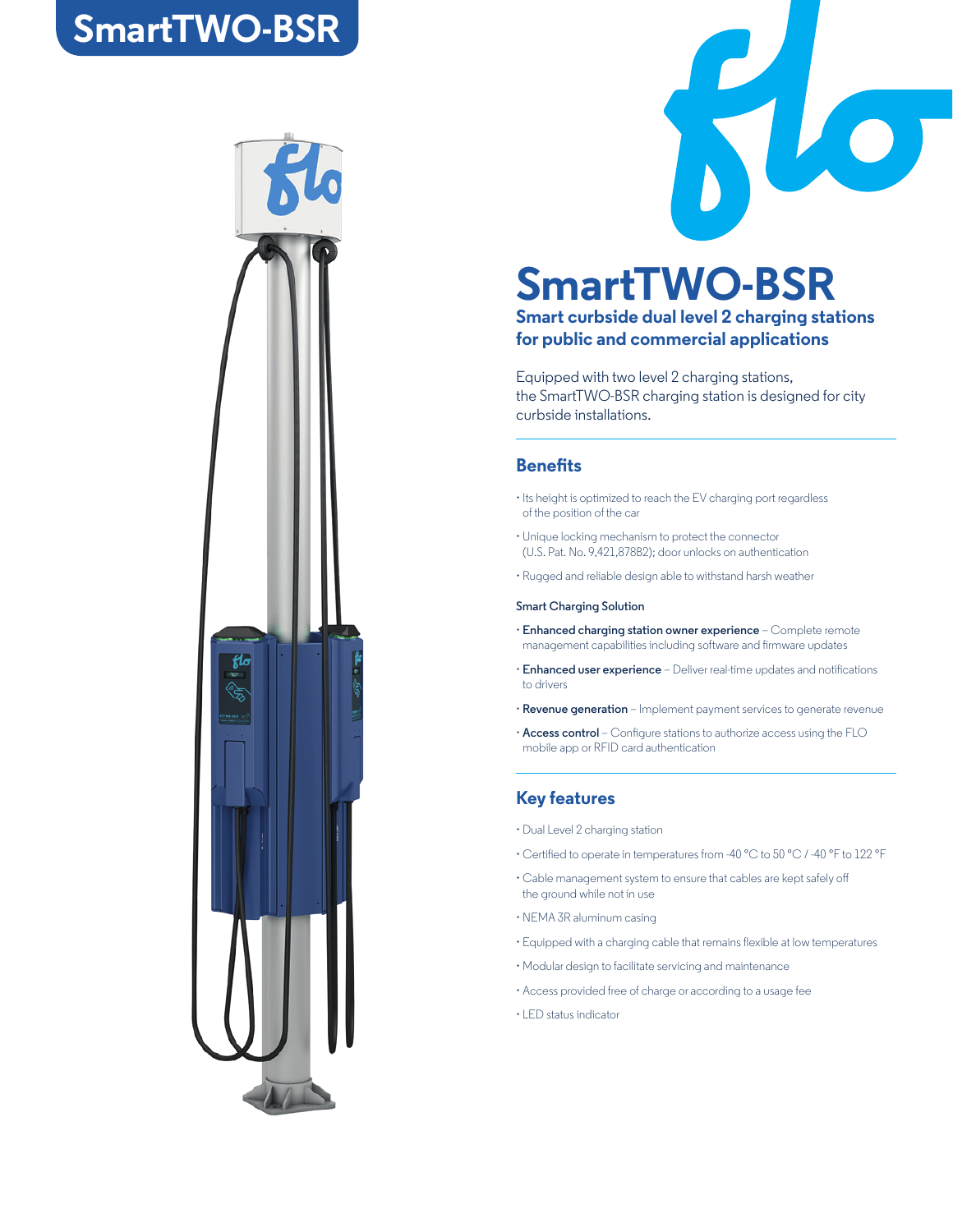## **SmartTWO-BSR**

## **Overview**

The SmartTWO-BSR charging station is specifically designed for curbside installation. Like every charging stations in the SmartTWO product line, the SmartTWO-BSR was designed for all weather environments and offer a number of features suitable for public applications where robustness, durability and access control systems are critical. The SmartTWO is a user-friendly connected charging station that allows comprehensive and easy access to data via a centralized information management software and can also generate revenue through usage fees.

#### **There are two types of curbside charger:**

- Master SmartTWO-BSR is a dual-charging station equipped with a 3G cellular gateway to connect units in its vicinity.
- Auxiliary SmartTWO-BSR is a dual-charging station requiring installation within 50 m of a Master SmartTWO-BSR (for network access).

### **Designed to electrify cities**

The SmartTWO-BSR's slick design will blend harmoniously with the urban landscape. With their dual Level 2 charging stations, they are capable of powering two electric vehicles simultaneously, delivering up to 7.2kW of power to each one, and they are equipped with an ingenious automatic cable management system that retracts the cables after each use.

#### **Physical features**

- Rugged charging station able to withstand extreme weather and corrosion
- Thick and sturdy casing
- Universal SAE J1772 connector
- Flexible 22-foot cable that remains malleable even during winter's coldest temperatures

# **Applications**





### **Commercial parking lots**

For public location owners interested in offering their customer base a great charging experience

### **Cities**

For cities interested in reducing their GHG emission by offering downtown destination charging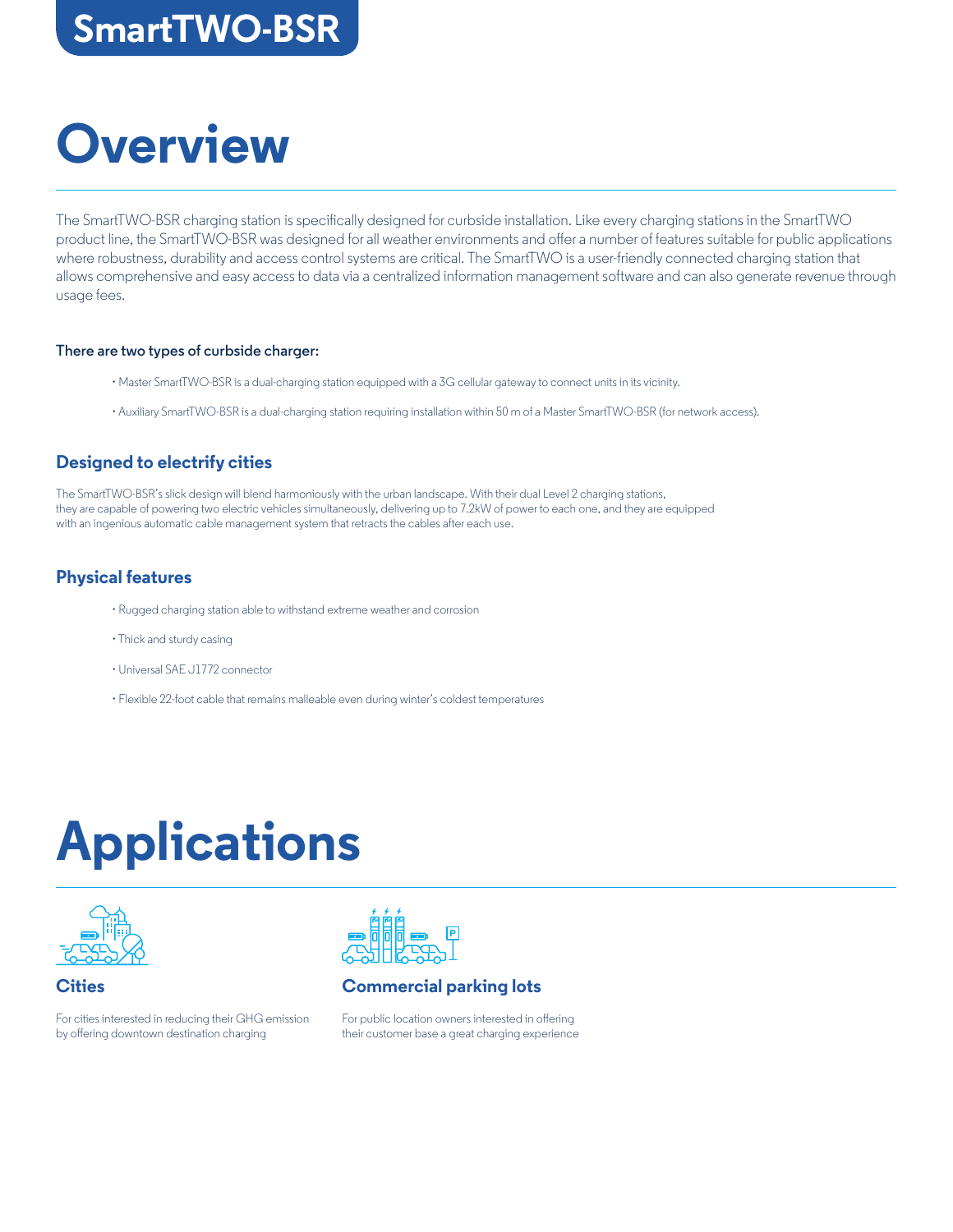## **SmartTWO-BSR**

# **Dimensions and customization**



**1** Every charging station includes easily customizable branding areas. The SmartTWO-BSR comes in its original colour, which can be modified with your custom signage.

#### **Customizable partner panel area:**

Dimensions (H x W): 500 mm (19.7") x 175 mm (6.9")